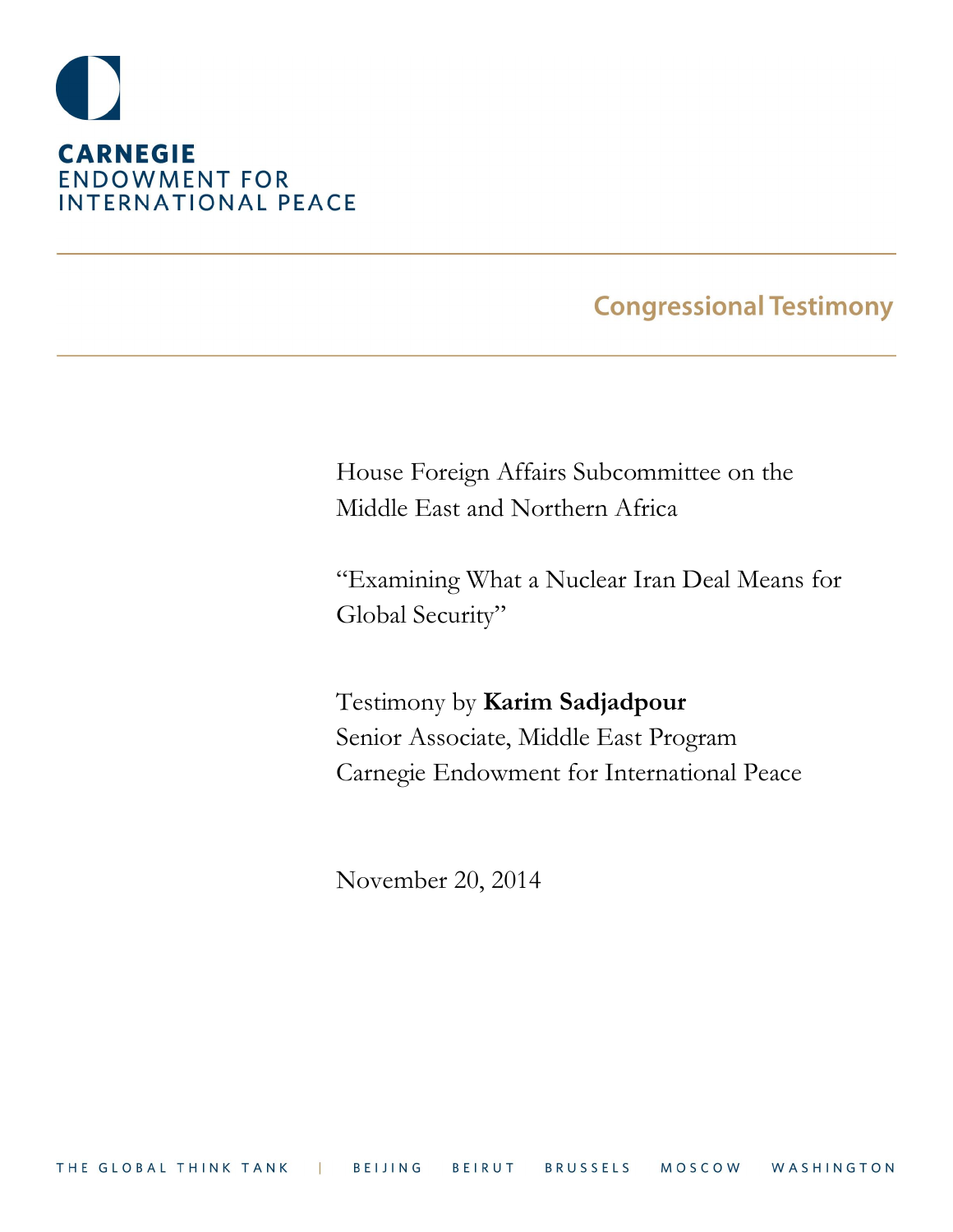### **The Paradox of Iran**

The paradox of Iran is that of a society which aspires to be like South Korea<sup>o</sup> prosperous and globally-integratedô hindered by a hardline revolutionary elite whose ideological rigidity and isolationism more closely resembles North Korea. During Irangs 2013 presidential campaign Hassan Rouhani marketed himself to both these interest groups as the man who could reconcile the ideological prerogatives of the Islamic Republic with the economic interests of the Iranian nation. Despite these raised expectations, however, Iran today remains a country of enormous but unfulfilled potential.

From the outset of his presidency, Rouhani understood that Irangs economic malaise could not be reversed without lifting sanctions, and lifting sanctions requires a nuclear deal. He accordingly invested all of his political capital in nuclear diplomacy rather than domestic affairs, and refrained from unsettling Irangs conservatives  $\hat{\sigma}$  whose support he needs to secure a nuclear compromise  $\hat{\sigma}$ with talk of democracy and human rights, or an alteration of Tehrangs regional policies. The combination of an interim nuclear deal, normalized U.S-Iran dialogue, and the appointment of competent economic managers has helped curb rampant inflation, increase oil exports, and improve private sector confidence.

While Irangies economic has shown modest signs of improvement, however, Iranian civil society who supported Rouhani contend that more than a year later, [little has changed.](http://www.theguardian.com/world/iran-blog/2014/sep/19/jila-baniyaghoob-iran-freedom-journalism-rouhani-un) According to Ahmad Shaheed, the United Nations Special Rapporteur on the situation of human rights in Iran, since Rouhanigs elections Irangs already high execution rate has increased substantially, and the persecution of religious minorities remains widespread. In recent weeks the Islamic Republic of Iran reminded the world it is a place where young women risk acid attacks for  $\delta$ bad hejabo, imprisonment for attending male volleyball matches, and execution for protecting themselves against alleged rapists.

While Rouhanigs international detractors accuse him of being duplicitous, his domestic supporters worry that the fate of his presidency rests largely on a nuclear deal that he does not have the authority to complete. Critical decisions such as the nuclear file continue to require the blessing of Supreme Leader Ayatollah Ali Khamenei together with the Islamic Revolutionary Guard Corps, whose political and economic interests appear to be symbiotic. While a clear majority of Irangs population and much of the outside world want to see Iran emerge from political and economic isolation, the Islamic Republices 35-year history has shown us that what hardliners lack in popular support, they make up for in coercive strength.

### **Implications of a nuclear deal for Iran internally**

Optimists hope that a nuclear deal will empower Tehran's moderate officials and embolden civil society, creating a more tolerant, auspicious environment for reform. Skeptics fear that in the aftermath of any deal the Islamic Republic will heighten its repressive apparatus to show its public that external flexibility doesngt signal internal weakness. These scenarios are not mutually exclusive, in that a nuclear deal could both embolden moderates and invite a backlash from hardliners.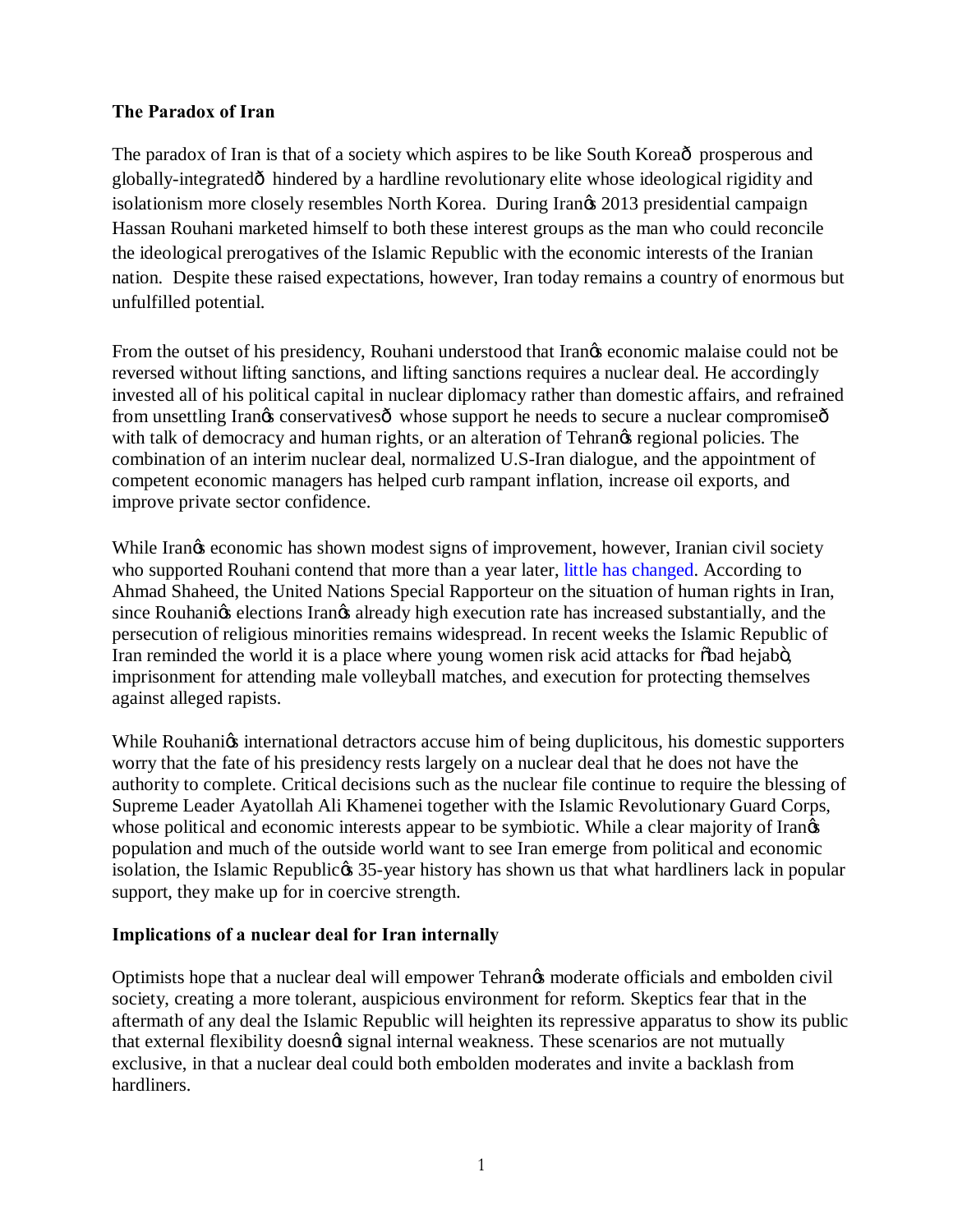What important to note is that Iranian civil society has expressed near universal support for a nuclear accommodation. While [not all are hopeful](http://www.slate.com/articles/news_and_politics/foreigners/2014/11/iran_s_nuclear_negotiations_with_the_west_would_a_deal_be_good_for_human.html) that it will lead to greater civil liberties, they believe a more internationally integrated Iran is conducive to the advancement of an open society. Contemporary history corroborates their instincts. In the Islamic Republices 35-years the countryes most repressive periods have been at times of external conflict and crises, which Tehrangs hardliners have often instigated, exploited, and prolonged for internal political expediency, such as the 1979 hostage crisis.

Indeed, for Iran's hardliners the economic welfare of its citizens has always been secondary to domestic political expediency and revolutionary ideology. They shrewdly understand their authority is best preserved in isolation--similar to their allies in places like Pyongyang and Havana--and enmity with the United States is needed for internal legitimation. A nuclear deal that reduces Iran $\alpha$  isolation, potentially strengthens moderates at home, and raises popular expectations for further rapprochement with the U.S. could be more threatening to regime stability than a continued standoff.

### **Implications of a nuclear deal for Iran's foreign policy**

Advocates of a nuclear deal often assert that it would strengthen Tehrangs moderates and auger greater U.S.-Iran regional cooperation on contentious matters such as Syria, Iraq, and Persian Gulf security. Skeptics fear a deal would not only fail to moderate Irangs regional policies, but would also provide Tehran a significant financial boost to buttress the Assad regime in Damascus and other regional proxies hostile to the U.S. and Israel.

While domestic Iranian politics is famously unpredictable, there is no historic precedent nor recent evidence to suggest the Islamic Republic might abandon or modify its longstanding revolutionary principles, namely opposition to U.S. influence and Israel & existence. Throughout the last three decades these pillars of Irangs foreign policy have shown little signs of change, despite the election of moderate presidents or tremendous financial strain due to sanctions and/or low oil prices.

This is despite the fact that since 1979 the U.S. and Iran have faced common adversaries in the USSR, Saddam Hussein, the Taliban, al-Qaeda, and now ISIS. Indeed, as Henry Kissinger once wrote,  $\tilde{o}$ there are few nations in the world with whom the U.S. has more common interests and less reason to quarrel than Iran. The Yet successive U.S. presidents tried and failed to turn these overlapping interests into a cooperative working relationship.

While the overlap in U.S. and Iranian interests may at times allow for tactical cooperation, as long as Ayatollah Khamenei remains Supreme Leader Iran is likely to maintain strategic enmity with the United States. One of the fault lines between Irangs so-called  $\ddot{\text{opricip}}$ lists $\ddot{\text{co}}$  those who believe in fealty to the principles of the 1979 revolutionô and its pragmatists is the fact that the latter have been willing to work with the United States against Sunni radical groups (such as the Taliban and al-Qaeda), while the former have been willing to work with Sunni radical groups against the United States.

Though Khameneigs hostility is cloaked in ideology, in reality itgs driven by self-preservation. As the powerful cleric Ahmad Jannati once noted,  $\delta$ If pro-American tendencies come to power in Iran, we have to say goodbye to everything. After all, anti-Americanism is among the main features of our Islamic state." More recently in July 2014 Khamenei himself asserted that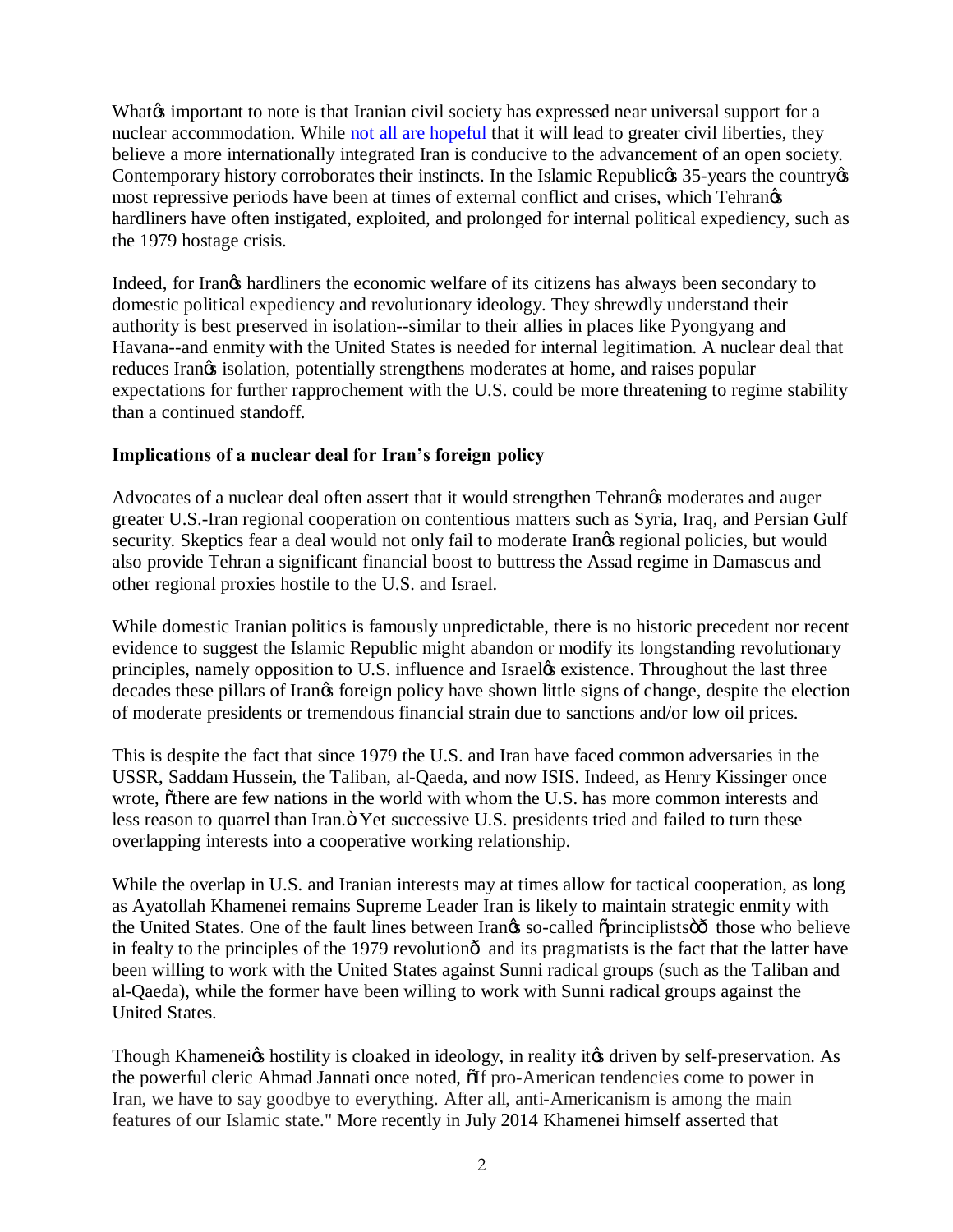$\delta$ Reconciliation between Iran and America is possible but reconciliation between the Islamic Republic and Iran is not.<sup> $\ddot{\text{o}}$ </sup>

## **Managing irresolution**

There is a strong possibility that nuclear negotiations will result in neither a comprehensive resolution nor a comprehensive failure, but a limited agreement and extended negotiations. In such a scenario the role of Congress remains especially critical. While the precise merits and demerits of a limited deal and the terms of an extension cannot be assessed beforehand, two broad principals are important to keep in mind:

- Any scenario must be measured against not a utopian ideal (the total dismantlement of Irangs nuclear program), but realistic alternatives.
- The intent of U.S. policy should be to deter Irangs nuclear advancement, not provoke it.

Given the wide-spread assessment of the United States and European allies that economic pressure forced Tehran to seriously negotiate, Congress might be tempted to enact additional sanctions in order to coerce an Iranian compromise. Premature, unilateral U.S. sanctions, however, run the risk of jeopardizing P5+1 unity, tainting America ts favorable standing among the Iranian people, and precipitating a conflict.

Rather the force greater Iranian nuclear concessions, additional sanctions would more likely encourage Iran to recommence its nuclear activities and curtail its already limited cooperation with the International Atomic Energy Association (IAEA). Irangs calculations  $\hat{\sigma}$  which may prove to be miscalculationsô are in part driven by the view that President Obama is desperate for a foreign policy victory and Washington, not Tehran, will be blamed for abrogating the collectively agreed upon Joint Plan of Action (JPOA).

While the global embargo of the Iranian economy has up until now remained largely intact, in the event of a diplomatic breakdown it to uncertain whether Europe, Russia, and Asia will continue to forsake their own commercial and strategic ties with Iran to placate the United States. In contrast to the era of bombastic Iranian president Mahmoud Ahmadinejad, today China, Russia, and even many European allies believe Iran is too critical to Middle East stability to be shunned, and President Rouhani and Foreign Minister Zarif are reasonable leaders who should be engaged and strengthened, not sanctioned and weakened.

The worst scenario for U.S. interests is one in which Congress overwhelmingly passes new sanctions, Iran resumes its nuclear activities, and international unity unravels. Such an outcome would force the United States to revisit the possibility of another military conflict in the Middle East, an option that few Americans favor.

In this context, Congressional legislation should be devised to lock-in Irangs current compromises, deter Iranian encroachment, and incentivize greater Iranian compromises. In essence, Iran should have both strong disincentives to move forward together with strong incentives to compromise. In order to maintain international unity it is important that Iranian encroachment trigger additional Congressional sanctions, rather than Congressional sanctions triggering Iranian encroachment. Put another way, congressional sanctions should be conceived in order to deter Irangs nuclear ambitions, not provoke them.